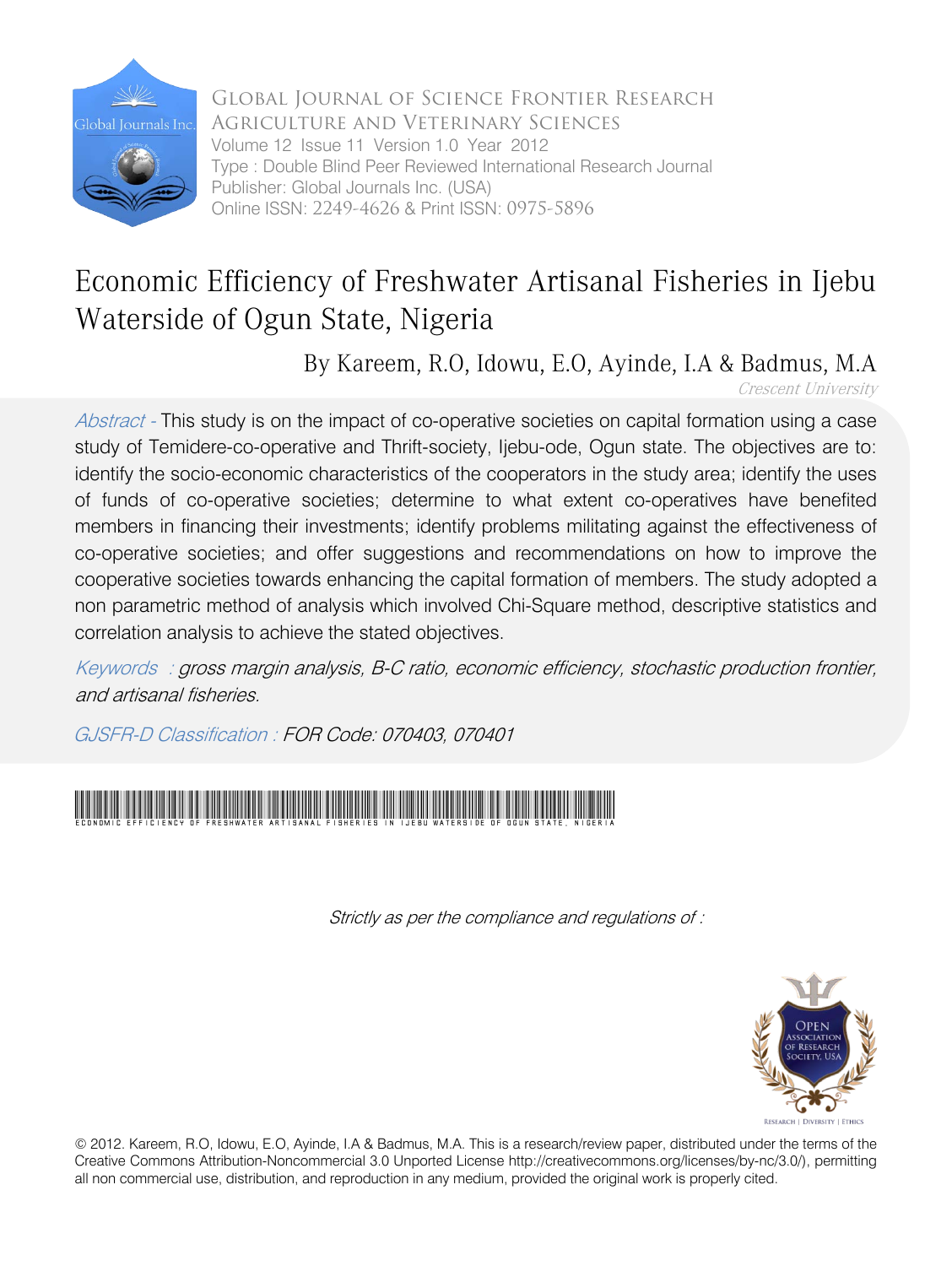# Economic Efficiency of Freshwater Artisanal Fisheries in Ijebu Waterside of Ogun State, **Nigeria**

Kareem, R.O<sup>a</sup>, Idowu, E.O<sup>o</sup>, Ayinde, I.A<sup>o</sup> & Badmus, M.A<sup>CO</sup>

Abstract - This study was on analysis of economic efficiency of artisanal fisheries in Ijebu Waterside of Ogun State, Nigeria. The objectives were to: determine the profitability of the artisanal fishery enterprises; estimate the technical, allocative, and economic efficiency of artisanal fisherfolks and determine the factors influencing the technical, allocative and economic efficiencies of artisanal fisheries in the study area.

A multistage sampling technique was used to select a total of 400 fisherfolks from the study area. Primary data were collected using structured questionnaire administered on artisanal fisherfolks and data collected included production inputs and output prices. The data collected were analyzed using both descriptive and inferential statistics. Gross margin analysis was used to determine the profitability of artisanal fishery enterprise. Stochastic production frontier model was used to estimate the technical, allocative and economic efficiencies of artisanal fishery system and the factors influencing the technical, allocative and economic efficiencies of the fishers.

The gross margin analysis revealed that fisherfolks earned N7,471,857.15 per annum. The cash flow showed net returns of N7,447,464.99 per annum with an average of N620,622.08 per month. The maximum likelihood estimates of the parameters for the technical efficiency of the fisherfolks revealed that number of fishing gears, outboard engine, litres of kerosene used and quantity of bait used were found to be significant variables in the fish catch level (P<0.01). The inefficiency function of the sampled fisherfolks revealed that age of the fisherfolks, household size, gender and mode of operation were found to be significant factors determining the level of efficiency with a mean technical efficiency of 0.77. The mean allocative efficiency was found to be 0.91 while the mean economic efficiency was 0.70. It was concluded that there was a significant difference in the level of profitability and that inefficiency existed in the use of fishing inputs among the fisherfolks.

Keywords : gross margin analysis, B-C ratio, economic efficiency, stochastic production frontier, and artisanal fisheries.

## I. Background to Study

ishing is one of the oldest livelihood incomegenerating activities of man since the world was created (Christopher et al., 2003). The history of F

fishing industry in Nigeria dates back to the pre-colonial era where basically small-scale fishing (artisanal) has been a major source of food for the inhabitants of coastal and riverine areas. It also provides employment and economic benefit to those engaged in artisanal fishery activity. Artisanal fisheries utilize open access resources in which the only human intervention is the harvesting of fish stocks (Ajenifuya, 1998).

Fish is also a good source of sulphur and essential amino acids such as lysine, leucine, valine and arginine. It is therefore suitable for supplementing diets of high carbohydrates contents. It has high content of Polyunsaturated (Omega III) fatty acids, which are important in lowering blood cholesterol level and high blood pressure. It has also been implicated to have decreased the risk of bowel cancer and reduces insulin resistance in skeletal muscles (Kudi et al., 2008).

The fishery industry in Nigeria can be grouped under three broad categories: artisanal, industrial fishery and fish farming or aquaculture:Artisanal fishery is composed largely of traditional fishermen who are about half a million in number scattered all over the country. Artisanal fishing is carried out with the use of traditional dugout boats (canoes) and other gears (traps). On a comparative basis, it is labour intensive and requires relatively low capital investment. It can thus, be described as a small-scale industry. Artisanal fishing activities are mostly in the shallow continental shelf (coastline), lagoons, creeks, rivers, lakes and reservoirs (Ajao, 2006). Industrial fishery involves the use of large boats (trawlers) because operations are in the distant water (that is, mostly marine and deep sea). Therefore, it requires bigger and better equipped vessels, in contrast to the canoes used for artisanal fishery This distant water vessels are generally expensive and require high level organization with efficient shore-based facilities (such as berths for the trawlers and cold rooms for storage of products). Consequently, industrial fishery tends to be capital intensive.

According to Farrel (1957), efficiency implies an efficient utilization of resources in the production process. However, resource productivity is definable in terms of individual resource inputs or in terms of a combination of them. For instance, labour productivity is defined as the ratio of total output to labour inputs. Similarly, with respect to land, capital, water and

Author *α ρ* : Department of Economics and Actuarial Sciences,College of Social and Management Sciences, Crescent University, Abeokuta, Ogun State, Nigeria.

Author *σ* : Obafemi Awolowo University Ile-Ife, Osun State, Nigeria. Author *Ѡ*: National Horticultural Research Institute, Idi-Ishin, Jericho, Ibadan, Oyo State. E-mail : rskventures@yahoo.com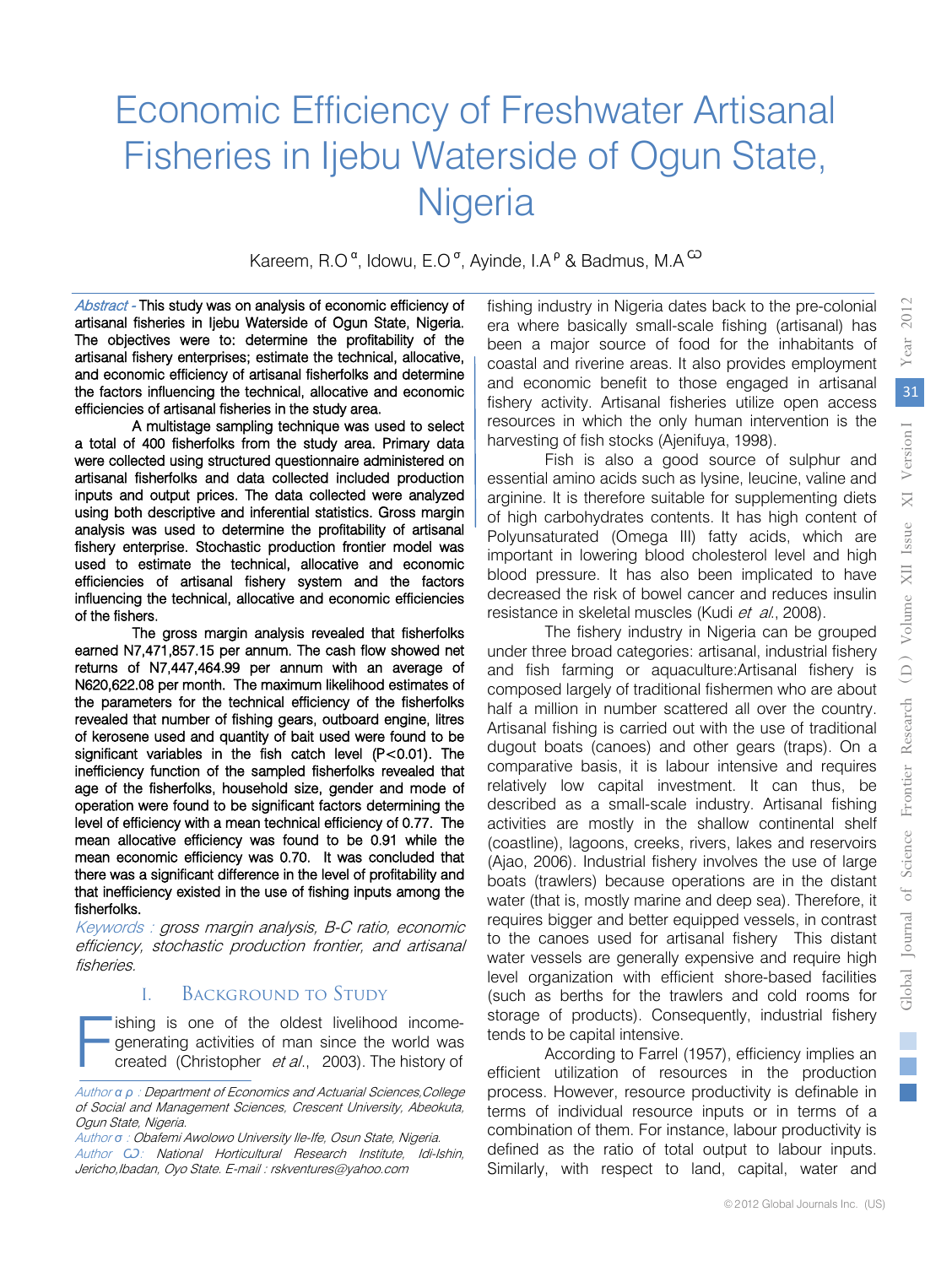management productivities can each be defined as the ratio of total output to inputs of land, capital, water and management respectively.

Allocative efficiency is another frequently used measure of efficiency which is defined as the ability of a farm to equate marginal value product and marginal cost (Dhungana et al., 2004). In other words, a farm is allocatively inefficient, if it utilizes the inputs in optimal proportions, given the observed input prices, and hence does not produce at minimum possible cost (Coelli et al., 2002 and Abay et al., 2004). The product of technical and allocative efficiency provides yet another efficiency measure, namely the overall economic efficiency.

Knowledge of the efficiency level at both the firm and fleet level and its determinant factors are valuable information for understanding the problems of fisheries subsector of agriculture. However, such information would include measures of total economic efficiency. Technical efficiency can be measured by different techniques (e.g. Färe et al. 1994), but given the stochastic nature of fishing, the stochastic frontier approach has so far been advocated in the literature (Kirkley, et al., 1995).

Thus, the allocatively efficient level of production is where the farm operates at the least-cost combination of inputs. Moreso, a firm is allocatively efficient if it was able to equate the value of marginal product (MVP) of each resource employed to the unit cost of that resource. Therefore, allocative efficiency measures, quantifies how near an enterprise is, to using the optimal combination of production inputs when the goal is maximum profit (Richetti and Reis, 2003).

Although, a number of studies have been carried out on efficiency in livestock and crops production in Nigeria, most of such studies dwelled on technical efficiency with only a few dealing with the critical issue of allocative efficiency (Okoruwa et al., 2001; Agbamu and Fabusoro, 2001; Ajibefun et al., 2002; Ojo, 2003; Ogunyinka and Ajibefun, 2004).

Moreso, researches conducted (Ogundari and Ojo, 2009; Kareem et al., 2008) have observed that the relative technical, allocative and economic efficiencies of the fishing industry has significantly declined in many countries in less developed countries, Nigeria inclusive. This decline in efficiencies also requires public policy that will reverse the short comings in this subsector of agriculture.

Some studies have been conducted on fisheries economics worldwide and in Nigeria, which include the following: Crutchfield and Zellner, (1962), Bromley, (1962), Sagua, (1976), Uboma et al., (1982), Williams and Awoyomi (1998), Ajao, et al., (2004), Ajao et al, (2005). The methodological approach adopted by majority was the ordinary least square (OLS) (Adeogun, 2010; Frederick et al., 1985) while some adopted data envelopment analysis (Ajao et al, 2004;, Ajao et al.

2005), and benefit-cost ratio analysis (Alfred-Okiya (1986)).The most recent study conducted used stochastic production frontier approach to estimate economic efficiency of fish farm in Lagos state which is basically on cultured fishery system (Adeogun, 2010).

Moreso, there have been several studies that have analysed the efficiency of fishery sector in Nigeria (Ajao, 2006 and Adeogun, 2010), most of them have focused on fish farming aspect. The knowledge of economic efficiency of artisanal fisheries in the study area is not only of significant importance for policy makers, but it also provides a missing link especially on the concept of technical, allocative and economic efficiency. It equally creates awareness concerning inefficiencies in artisanal fisheries, and an insight into possible improvement in the determinants of these inefficiencies in the study area.

Economic efficiency comprises both technical and allocative efficiency and it is the product of technical and allocative efficiency (Rahman, 1994). The measurement of technical efficiency/inefficiency indicates to what extent resource-savings can be made or output increases without increasing the input-use levels. This is a critical issue in developing countries where resources are meager and opportunities for developing and adopting better technologies are dwindling (Ali and Chaudhury, 1990).

Despite the rapid development and widespread use of stochastic frontier approaches in assessing efficiency in many industries, such studies on artisanal fisheries are scanty in the study area and Nigeria in general. Thus, implying that, there is inadequate empirical information on the economic efficiency of artisanal fishery in the study area which is expected to serve as knowledge base for expanding output of fishery enterprise as a way of increasing local fish production in the state and the country in general.

#### a) Description of Ogun State and the fishery system

Ogun State is one of the eight coastal states in Nigeria with about 15 kilometers of Nigeria's coastline having numerous rivers, streams and inland waterways (freshwater).These support varied fishing activities prevalence among the coastal inhabitants. Research reports have however shown that artisanal fishery is the main economic activity of the coastal population of the study area since there are limitations for alternative sources of livelihoods. Despite these numerous rivers, fish production in the state is grossly inadequate to meet the demand of the citizenry. Hence, the need for proper knowledge of the efficiency that will improve their source of livelihood is very essential. The knowledge of economic efficiency of artisanal fisheries in the study area is not only of significant importance for policy makers, but it also provides a missing link especially on the concept of technical, allocative and economic efficiency.

2012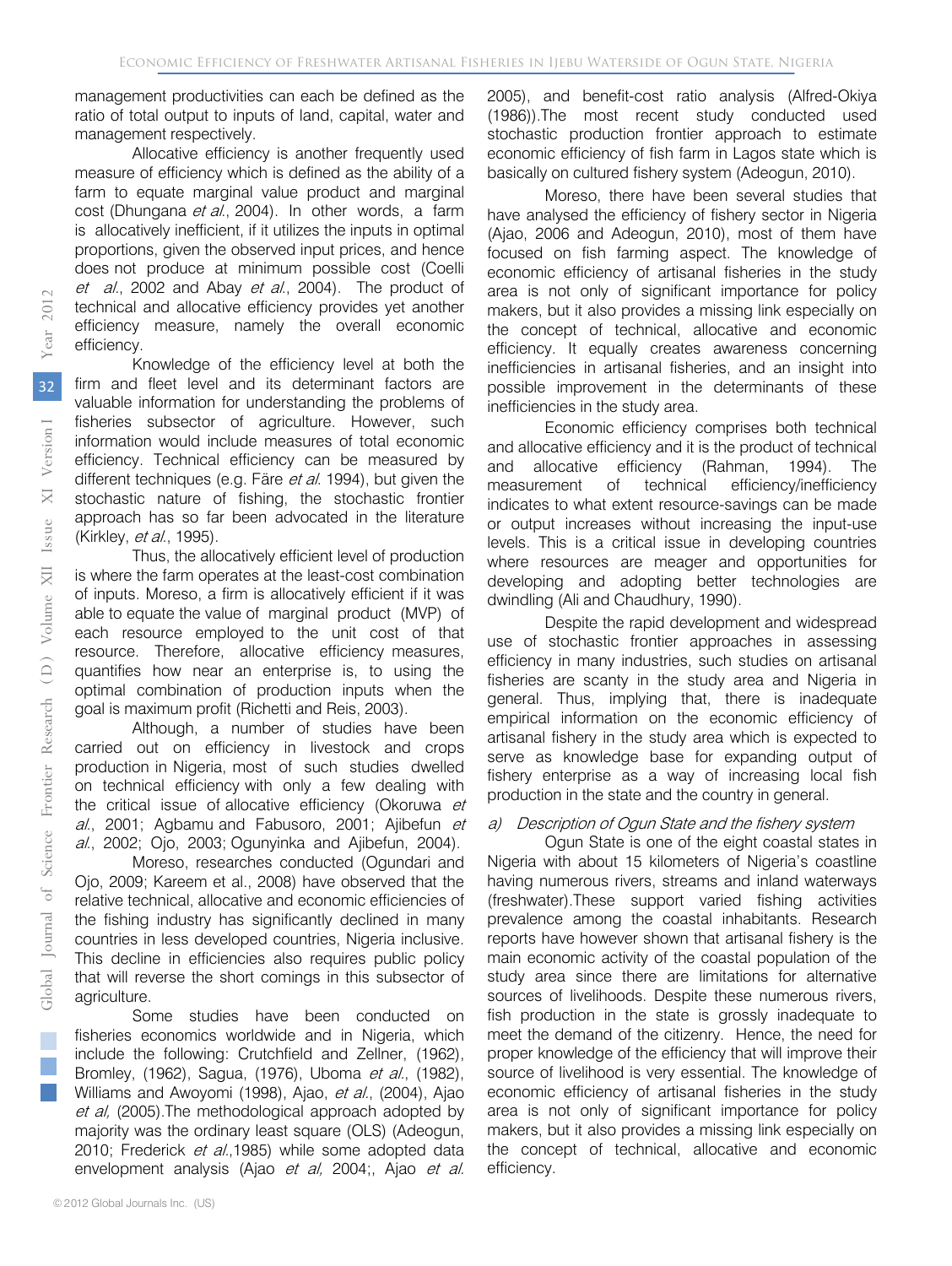In an attempt to solve the problem of bridging the fish demand and supply gap, the understanding of the knowledge of technical, allocative and economic efficiency is very essential. Thus, the specific objectives are to: describe the socio-economic characteristics of the artisanal fisherfolks in the study area; determine the profitability of artisanal fisheries enterprises; estimate the technical, allocative and economic efficiency of the artisanal fisherfolks; and determine factors influencing the technical and allocative efficiency of artisanal fisheries in the study area.

## II. RESEARCH METHODOLOGY

The study was carried out in Ijebu Waterside of Ogun State using multi-stage sampling technique. The first stage will be purposive selection of 16 villages known for enhanced fishery activities out of the 22 villages in the area. In each of the sixteen selected villages, 25 fishermen will be randomly selected from the list of fisherfolks to make a total of four hundred (400) fisherfolks.

Primary data was collected using structured questionnaire on artisanal fisherfolks in the study area from there recent fishing trip to enhance the reliability of the data. Types of data collected included socioeconomic characteristics (such as age, sex, household size, and years of experience), fishing gear, size of canoe, capacity of the outboard engine, number of crew members, quantity of fuel used, and access to credit etc. Data collected was analyzed using descriptive statistics, gross margin analysis and stochastic production frontier model.

## III. Analytical Techniques and Empirical Model Specification for the Study

## a) Gross margin

A typical gross-margin framework is defined as:

Gross margin (GMi) = TRi - TVCi = 
$$
\Sigma
$$
PiQi- $\Sigma$ CijXij (1)

Where; TR represents total value of different fish species caught (i.e fish catches) in naira (N) for *i-th* fisherfolk, TVC represents total variable costs involved in catching different fish species in naira for *i-th* fisherfolk, Pi represents price per kg of each fish specie, Qi represents the quantity of the different fish species caught by the *i-th* fisherfolk, Cij represents a unit cost of *j-th* input used by the *i-th* fisherfolk while Xij represents the quantity of *j-th* variable input used by the *i-th* fisherfolk.

## b) Stochastic Production frontier

In this study, the Cobb-Douglas functional form was chosen because of the ease it provides in computation and interpretation. This study adopted this approach and estimated the stochastic frontier production and the inefficiency model in one step using

the Frontier 4.1 software. Stochastic frontier analysis was used to estimate the technical, allocative and economic efficiencies of artisanal fishermen.

Therefore, the stochastic frontier catch function for artisanal fisherfolks in the study area is implicitly specified by:

$$
Q = f (LNXi; \beta i) \exp(vi - ui)
$$
 (2)

The equation 2 is thus linearised as stated below:

LNCL =  $\Phi$ o +  $\Phi$ 1LNFSGR +  $\Phi$ 2LNVESSEL +  $\Phi$ 3LNGRTHP +  $\Phi$ 4LNCREW +  $\Phi$ 5LNFUEL Φ6LNKERO + Φ7LNOIL + Φ8LNBAIT + Φ9LNFOOD +  $\Phi$ 10LNBATRY +  $\Phi$ 11LNMISC + vi– ul (3)

Where;

 $CL =$  Catch level (or fish catch) in kg;

FSGR = Length of fishing gear in meters

VESSEL= Size of vessel/canoe in meters

GRTHP =Capacity of outboard engine (Horse power)

CREW =Number of crew/skippers per canoe per fishing trip

FUEL=Fuel (petrol) in litres

KERO= Kerosene used in litres

OIL=Amount of oil used in the fish expedition

BAIT=Number of baits used in the fish expedition

FOOD=Kilogram of food used in the fish expedition

BATRY=Number of battery used for torch-light during the fish expedition

MISC=Number of miscellaneous items which include plastic container, hand paddler etc)

Φo =Constant terms

LN=Natural logarithm;

vi and ui are as earlier defined

A priori 1: Φ1,Φ2,Φ3,Φ4,Φ5,Φ6,Φ7,Φ8,Φ9,Φ10,and Φ11  $>0$ 

## c) Determination of allocative efficiency

Cobb-Douglas allocative function model: This was used to estimate the allocative efficiency of fisherfolks (objective 3). The allocative efficiency model for this study as adopted by Kareem (2009) and Ogundari and Ojo (2009) is explicitly linearized below:

LNTV =  $\Phi$ o +  $\Omega$ 1LNCFSGR +  $\Omega$ 2LNCVESSEL +  $\Omega$ 3LNCGRTHP +  $\Omega$ 4LNCCREW +  $\Omega$ 5LNCFUEL +  $\Omega$ 6LNCKERO +  $\Omega$ 7LNCOIL +  $\Omega$ 8LNCBAIT  $Ω9LNCFOOD + Ω10LNCBATRY + Ω11LNCMISC + *vi*$  $\mu$ I (4)

## Where,

TV=Total value of catch receipts from selling catches and the values of catches consumed (N);

CFSGR=Depreciated value of fishing gear (N)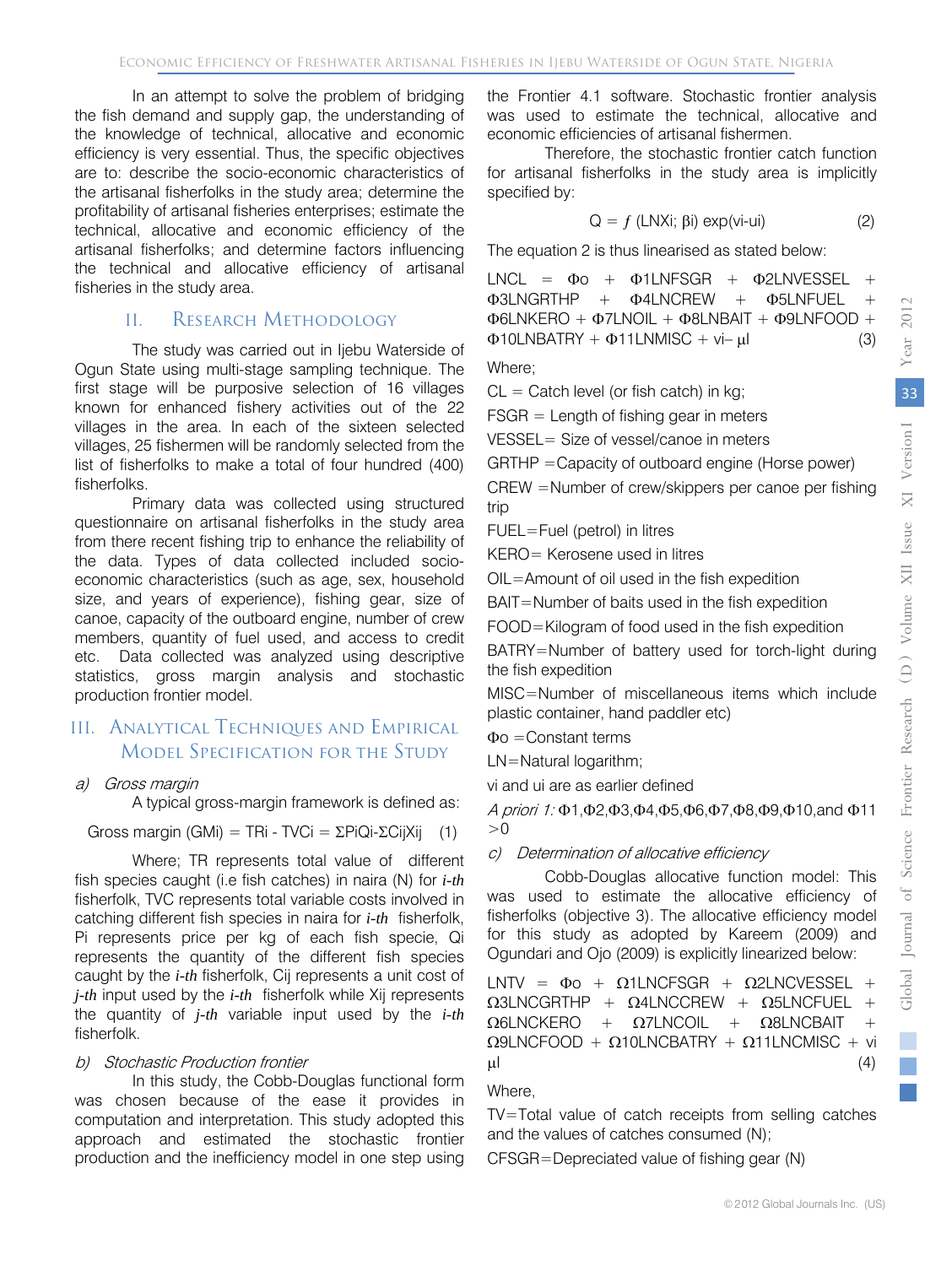CVESSEL=Depreciated value of vessel/canoe (N)

CGRTHP=Depreciated value of outboard engine in Naira per horse power (N /HP)

CWAGE=Expenses on crew members (N /trip)

CFUEL =Expenses on fuel (petrol) per week (N /litre)

KERO=Expenses on litre of kerosene used (N /litre)

OIL=Expenses on oil used in the fish expedition (N /litre)

BAIT=Amount spent on bait used in the fish expedition (N /kg)

FOOD=Expenses on food used in the fish expedition (N /kg)

BATRY=Expenses on battery used for torch-light during the fish expedition (N /week)

MISC=Amount spent on miscellaneous items which include plastic container, hand paddler etc (N)

Φo represents the constant term

LN denotes natural logarithm;

vi and ui are as earlier defined

Note: N1.00=150.00USD (i.e One Naira is equivalent to \$150.00)

A priori 2 :  $\Omega$ 1,  $\Omega$ 2, $\Omega$ 3, $\Omega$ 4, $\Omega$ 5, $\Omega$ 6, $\Omega$ 7, $\Omega$ 8, $\Omega$ 9, $\Omega$ 10, and  $Ω11, >0$ 

d) Determination of economic efficiency

The objective three was estimated through the product of the technical and allocative efficiency. The overall economic efficiency following Farell (1957) was obtained as:

$$
EE = TE \times AE \tag{5}
$$

Where,

 $EE = Economic efficiency$ 

TE=Technical efficiency

AE =Allocative efficiency

The inefficiency model can be explicitly defined as:

$$
\mu i = \delta o + \sum \delta n i \, Z \, ni + \delta n \, D \, ni
$$
\n
$$
n = 1 \qquad n = 1 \tag{6}
$$

where: Zni represents farmer's specific variables (such as education (years of schooling) age (years), sex/gender (1 for female, 2 for male), experience (years in fishing), trip (no of day in fishing expedition), Household size (number of people eating in the same pot), distance (distance from the fisihing village), credit (Dummy- dummy variables where,  $1 =$ yes and  $0 =$  otherwise and mode of operation (manually operated or motorized operated vessel).

#### e) Input elasticity

The price output elasticity for inputs included in the regression as variable inputs are of interest in the model, because elasticities are necessary for the estimation of the degree of responsiveness of change in output as a result of change in input (Abdula and Eberlin, 2001). Hence, given the specification of the derivative of the Cobb-Douglas stochastic frontier model, the output elasticities (Ep) with respect to the inputs are thus computed using the expressions in the equation below:

$$
\varepsilon p = \frac{\partial \ln Yi}{\partial \ln Xi} = \beta 1 \tag{7}
$$

Where;  $ep =$  elasticity of production, and other variables are as defined earlier.

#### f) Hypotheses test

The test statistics is needed to test for the presence of inefficiency effects among the fisherfolks. Appropriate testing procedure is the likelihood ratio (LR) test. The statistics associated with this hypothesis is defined as:

$$
LR = (-2/n[L(Ho) - L(Ha)])
$$
 (8)

Where, L(Ho) is the log-likelihood value of the restricted model while L(Ha) is the log-likelihood value of the unrestricted model. The test statistics LR has an approximately mixed Chi-Square (χ2) distribution with degree of freedom equal to number of parameters specified to be zero in the null hypothesis. When estimated LR is lower than corresponding tabulated Chi-Square (for a given significance level), the null hypothesis is accepted, vice-versa. Thus, we assume that the test of hypothesis are conducted so that the size are a=0.05. If the  $\chi$ 2 statistics exceeds the 95th percentage point for the appropriate χ2 distribution, then the null hypothesis involved is rejected.

## IV. Results and Discussion

#### a) Gross margin analysis of an average fisher for in the study area.

The results of gross margin analysis of an artisanal fisher in the study area is presented in table 2. The table shows the total revenue accruable per year from the sales of different fish species, at the rate of N 325.00 per kilograme amounting to N11,230,375.00 (Eleven million, two hundred and thirty thousand, three hundred and seventy five naira) per annum. The table further shows the gross margin accruable to an average fisher was N7,471,857.15 (Seven million, four hundred and seventy one thousand, eight hundred and fifty seven naira and fifteen kobo) and total variable costs was N 3,758,517 (Three million, seven hundred and fifty eight thousand, five hundred and seventeen naira only) per annum. The variable costs involve the cost of wage paid to crew members, expenses on fuel (petrol), kerosene, oil, bait, food and maintenance/ services.

Table 2 also shows that total fixed costs were N24, 392.16 (Twenty four thousand, three hundred and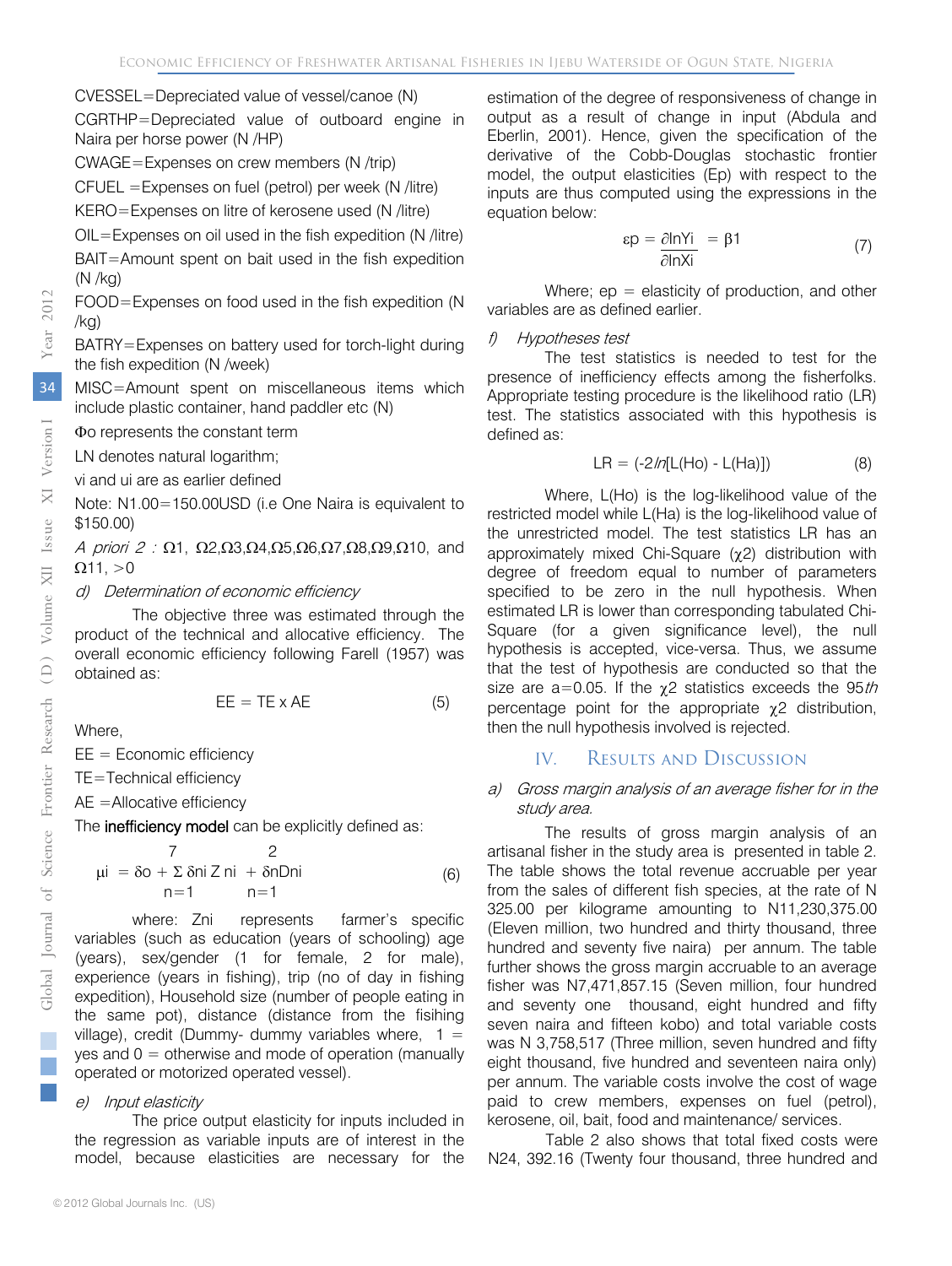ninety two naira and sixteen kobo only) per annum. The total fixed cost involves the depreciated costs of fixed assets like fishing gear, vessels, outboard engine and miscellaneous items (paddle, aluminum/plastic boxes etc) using straight line method. The cash flow however, gave a net return of N 7,447, 464.99 (Seven million, four hundred and forty seven thousand, four hundred and sixty-four naira and ninety-nine naira kobo) per annum with an average of N 620,622.08 per month (Six hundred and twenty thousand, six hundred and twenty-two naira and eight kobo. This results show that the artisanal fishery business is highly profitable (Abowei and Hart (2008) and Anene et al. (2010) who reported a net revenue of N161, 444.52/month in Oguta, Imo State, Nigeria.

The benefit-cost ratio as a measure of profitability was estimated at 2.97. This implies that for every N1.00 invested in artisanal fishery enterprise, N2.97 would be realized. Also, the rate of return on investment which is also known as return to capital was also estimated to be 196.9 percent. This implies that for every investment by the fisherfolks, about N196.00 is benefitted. This therefore suggests that artisanal fishery enterprise is a profitable business.

Table 2: Gross margin analysis of the average fisher in the study area.

|    | Items                                               | Output (kg) | Price (kg) | Total (N)          |
|----|-----------------------------------------------------|-------------|------------|--------------------|
| А. | Revenue                                             |             |            |                    |
|    | Sales of different fish species                     | 51320       | 325.00     | 11,230,375.00      |
|    | Fish (plus quantity consumed, Processed and stored) |             |            |                    |
|    | Variable Costs                                      |             |            | Annual Expenditure |
|    | Wage                                                |             |            | 5,504,070.00       |
|    | Fuel                                                |             |            | 20,624.5           |
|    | Kerosene                                            |             |            | 8,870.0            |
|    | Cost of oil                                         |             |            | 9, 234.0           |
|    | Cost of bait                                        |             |            | 2,389.5            |
|    | Cost of food                                        |             |            | 7,776.0            |
|    | Cost of maintenance/servicing                       |             |            | 1, 200.00          |
| В. | <b>Total Variable Cost</b>                          |             |            | 3,758,517.85       |
| C. | Gross Margin<br>$(A-B)$                             |             |            | 7,471,857.15       |
|    | Fixed costs (Depreciated value)                     |             |            |                    |
|    | Fishing gear                                        |             |            | 2456.82            |
|    | Vessel                                              |             |            | 6921.00            |
|    | Outboard engine                                     |             |            | 14890.00           |
|    | Miscellaneous (Aluminum/plastic box)                |             |            | 83.82              |
|    | Paddle                                              |             |            | 40.00              |
| D. | Total fixed cost                                    |             |            | 24,392.16          |
| E  | <b>Total cost</b>                                   |             |            | 3,782,910.01       |
| F  | Net returns/NFI (C-D)                               |             |            | 7,447,464.99       |
|    | Net return per month                                |             |            | 620,622.08         |
|    | Profitability index                                 |             |            |                    |
|    | Benefit-cost ratio (A/E)                            |             |            | 2.97               |
|    | Rate of returns on investment (F/E)                 |             |            | 196%               |

Source: Data analysis, 2010.

N.B: Maintenance/Servicing includes the costs of servicing fishing gear, vessel/boat, and outboard engine etc.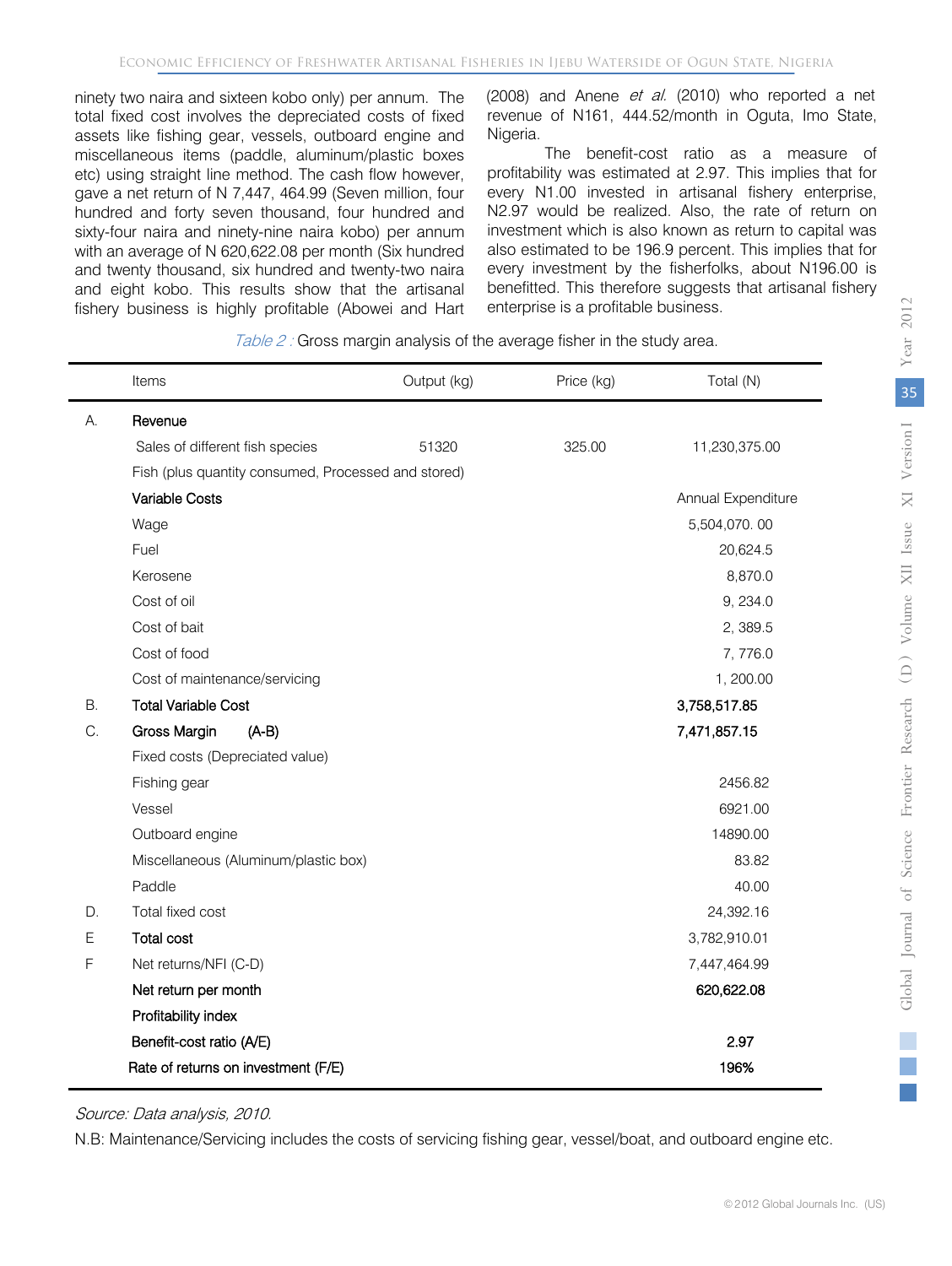#### b) Maximum likelihood (ML) estimation of Cobb-Douglas catch function and inefficiency function

The maximum likelihood estimates of the parameter in the Cobb-Douglas production function as defined by equations (2,3 and 4), given the speculations for the technical inefficiency effects defined by equation (6), were obtained using a one-stage estimation procedure of frontier 4.1c (Coelli, 1994).

The ML estimates of the parameters in the Cobb-Douglas production function with their corresponding standard errors are presented in table 3.The factors affecting technical efficiency can be interpreted by the magnitude, algebraic sign and significance of the estimated coefficient. The positive coefficients of the parameters estimated showed positive relationship with the output. This means that a percentage increase in the positive parameters estimated would lead to a percentage increase in the fish catch level while negative estimate coefficients showed a negative relationship with the level of output. For instance, a percentage increase in the size of vessels used would lead to percentage increase in catch efficiency. Thus, any variable that is significant is an indication of the relative importance of the variables and its policy implication in the determination of catch efficiency.

Among the eleven catch variables considered in the estimation of the technical efficiency model of the fisherfolks (Table 3), number of fishing gears, vessels, and battery used were found to be positive, while amount of fuel used, kerosene, bait and number of miscellaneous items were found to be negative. However, only gear, engine and surprisingly, number of battery were found to be significant at 5 percent probability level. This implies that the more these production variables are used in the production, it would lead to a more proportionate increase in the output of fish catch.

Table 3 also shows the estimated technical efficiency model and inefficiency function of the sample

fisherfolks. The results showed education, age, number of trips, gender and mode of operations to be positive while years of experience, household size and gender were found to be negative. A negative sign means that the variable increases efficiency while positive coefficient means a decrease in efficiency level. The negative coefficient of the years of experience for instance has influence on catch efficiency. This implies that with increase in the number years in fishing, the fisherfolks tend to be more efficient. This agrees with the findings of Ajibefun and Daramola (1999). It should be noted that the signs of the coefficients in the inefficiency model are interpreted in the opposite way. However, age, household size, distance, gender, and mode of operation were found to be significant determinants of the level of efficiency of the fisherfolks.

As revealed in table 3, sigma squared  $(\sigma^2)$  of 0.078. This however implies a variation in the level of technical efficiency. Moreso, it shows the correctness of the specified distribution assumption of the composite error term. The gamma (γ) value of 0.011 shows the amount of variation resulting from the technical inefficiencies of the fisherfolks.

The log likelihood function is often used to determine the differences between the restricted and unrestricted models while the likelihood Ratio (LR) test is used to determine the goodness of the model using the table of Kodde and Palm (1986). However, the value shows the rejection of the null hypothesis that (Ho: $\beta$ 1= $\beta$ 2... $\beta$ 11 = 0 and Ho:=  $\delta$ 1 =  $\delta$ 2.... $\delta$ 9 = 0) and the acceptance of the alternative hypothesis, which specifies the significance of the variables as a determinant of the efficiency level in the study area.

The mean technical efficiency (TE) is estimated to be 0.77, indicating that the realized output could be increased by about 23 percent by adopting the practices of the best fisherfolks.

| Variable       | <b>ML</b> Estimation |  |
|----------------|----------------------|--|
| Catch function |                      |  |
| Intercept      | $7.014(7.242)^*$     |  |
| Ln Gear        | $0.108(3.08)^*$      |  |
| Ln Vessel      | 0.068(0.664)         |  |
| In Engine      | $0.187(3.74)$ *      |  |
| Ln Crew        | 0.083(0.980)         |  |
| Ln Fuel        | $-0.002(-0.146)$     |  |
| Ln Kero        | $-0.039(-1.2)$       |  |
| Ln Oil         | 0.005(0.656)         |  |
|                |                      |  |

Table 3: Estimated catch efficiency model and inefficiency function of the sampled fisherfolks.

Research

Frontier

Global Journal of Science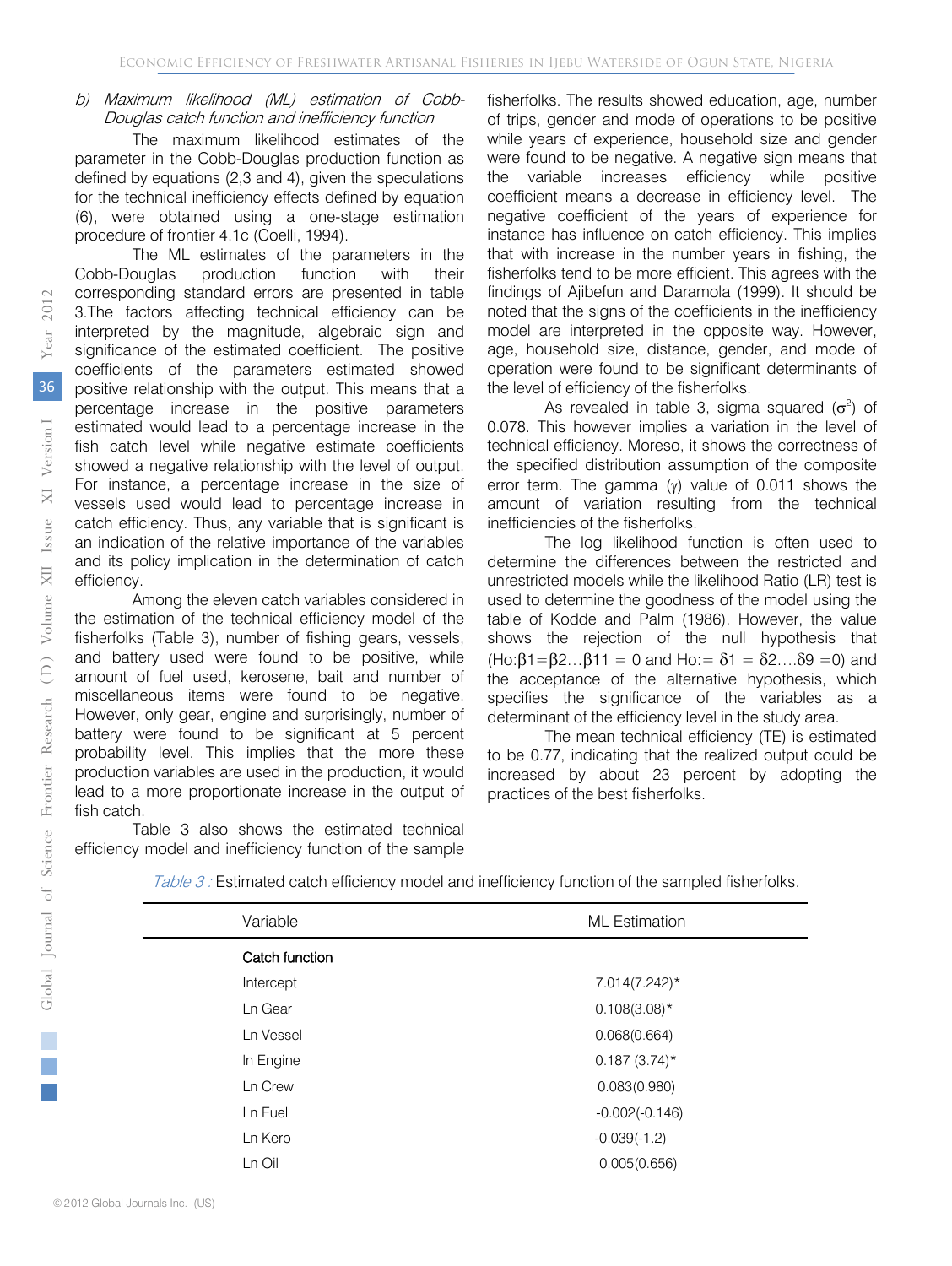| Ln Bait                                            | $-0.074(-1.226)$    |
|----------------------------------------------------|---------------------|
| Ln Food                                            | 0.072(0.772)        |
| Ln Battery                                         | 1.052 (3.807)*      |
| Ln Miscellaneous                                   | $-0.046(-0.597)$    |
| Inefficiency function                              |                     |
| Intercept                                          | $1.202(-1.895)^*$   |
| Ln Edu                                             | 0.007(0.303)        |
| Ln Age                                             | $0.678(4.307)^*$    |
| Ln Exp                                             | $-0.041(-0.622)$    |
| Ln Trip                                            | 0.037(0.368)        |
| Ln Hhsize                                          | $-0.434(-4.304)^*$  |
| Ln Dst                                             | $-0.172(-1.498)$ ** |
| Ln Gender                                          | 0.057(0.155)        |
| Ln Credit                                          | $0.629(3.558)$ *    |
| Ln Mo                                              | $0.071(-1.112)$     |
| Diagnosis statistics                               |                     |
| Sigma square $(\sigma 2s = \sigma 2u + \sigma 2v)$ | 0.078 (11.204)      |
| Gamma $\gamma = \sigma 2u/\sigma 2s$               | 0.011(0.316)        |
| Log Likelihood Function                            | $-64.853$           |
| <b>LR Test</b>                                     | 89.727              |
| Number of Observations                             | 400                 |
| Average TE                                         | 0.77                |

Source: Data analysis, 2010.

\*significant at 5-percent probability level

\*\*significant at 10-percent probability level

Values in parentheses are t-statistics

N.B: (P<0.01=2.58; P<0.05=1.64; P<0.10= 1.28)

c) The maximum likelihood estimates of the allocative efficiency model and inefficiency function of the sampled fisherfolks

The maximum likelihood estimates of the Cobb-Douglas production function for the allocative efficiency is presented in table 4. The results of table 4 show that many of the coefficients of the allocative function were found to be positive. The positive variables are costs of gear, fuel (petrol), kerosene, oil and bait while cost of food, battery and cost of miscellaneous were negative. Though, despite the positive coefficient of the variables, none was found to be allocatively significant.

The inefficiency function shows all the estimated variables to be negative. It should also be noted that a negative sign of the parameters in the inefficiency function means that the associated variables have positive effect on allocative efficiency, while a positive significant variables indicate the reverse. For instance,

the negative estimates of the level of educational attainment showed that fisherfolks with greater years of schooling were less allocatively inefficient. This is inline with the findings of Abdulai and Huffman (2000). The estimated coefficient of age variable was also negative implying that younger operators in artisanal fishery enterprises tend to have higher level of efficiency (or less inefficient). The likely reason is that the people of such age are likely to be more agile and aggressive in pursue of higher level of efficiency (Ajibefun et al., 2003). The finding is also in conformity with Battle et al., (1996) who found that the coefficient of years of experience in fishing was also negative showing that, with increase in number of years in fishing, fisherfolks tend to be more efficient. Moreso, the coefficient of the number of trips being negative indicates that the more the number of times fishers go for fishing expedition, the more they will more allocatively efficient. This interpretation also holds for household size, distance covered during fishing, gender and mode of operations as factors affecting farmers' efficiency level.

The results of the diagnostic statistics show sigma squared to be 0.92. This implies that there is wide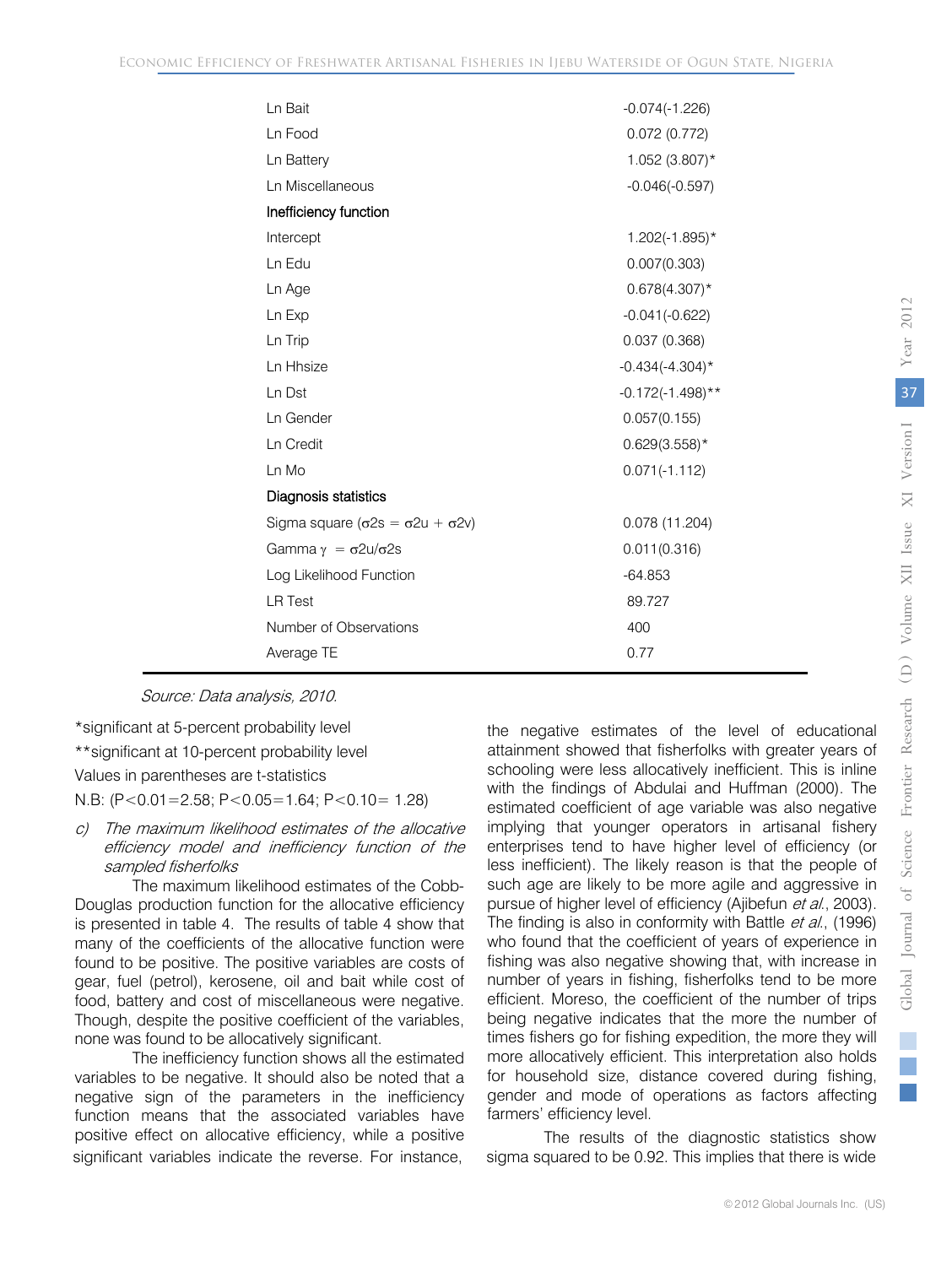variation in the level of allocative efficiencies. Thus, there are ample opportunities for these fisherfolks to raise their levels of efficiency. The results of the gamma (0.99) show the magnitude of the variance associate with the allocative frontier model. This indicates that the

percentage variation in output of the fisherfolks is due to differences in allocative efficiency. The mean allocative efficiency of 0.908 suggests that about 10 percent is forgone due to inefficiency in the input-price mix of the fishfolks (table 4).

| Table 4: Estimated allocative efficiency and inefficiency function of the fisherfolks. |
|----------------------------------------------------------------------------------------|
|----------------------------------------------------------------------------------------|

| Variable                                           | ML estimates       |
|----------------------------------------------------|--------------------|
| Allocative function                                |                    |
| Intercept                                          | 7.617 (7.623)*     |
| Ln Gear                                            | 0.001(0.00095)     |
| Ln Vessel                                          | 0.001(0.0011)      |
| Ln Engine                                          | 0.005(0.049)       |
| Ln Crew                                            | 0.993 (1.2305)     |
| Ln Fuel                                            | 0.003(0.025)       |
| Ln Kero                                            | 0.001(0.0012)      |
| Ln Oil                                             | 0.0043(0.10)       |
| Ln Bait                                            | 0.002(0.0021)      |
| Ln Food                                            | $-0.004(-0.0044)$  |
| Ln Battery                                         | $-0.861(-0.904)$   |
| Ln Miscellaneous                                   | $-0.003(-0.0029)$  |
| Inefficiency function                              |                    |
| Intercept                                          | $-0.038(-0.0379)$  |
| Ln Edu                                             | $-0.074(-0.7625)$  |
| Ln Age                                             | $-0.145(-0.1623)$  |
| Ln Exp                                             | $-0.115(-0.1242)$  |
| Ln Trip                                            | $-0.167(-0.1958)$  |
| Ln Hhsize                                          | $-0.062(-0.0630)$  |
| Ln Dst                                             | $-0.051(-0.0515)$  |
| Ln Gender                                          | $-0.026(-0.0260)$  |
| Ln Credit                                          | $-0.008(-0.0082)$  |
| Ln Mo                                              | $-0.015(-0.01523)$ |
| Diagnosis statistics                               |                    |
| Sigma square $(\sigma 2s = \sigma 2u + \sigma 2v)$ | 0.927(1.130)       |
| Gamma $\gamma = \sigma 2u/\sigma 2s$               | $0.999(72.553)*$   |
| Log Likelihood Function                            | 290.108            |
| <b>LR Test</b>                                     | 1303.893           |
| Number of Observations                             | 400                |
| Average AE                                         | 0.908              |

Source: Data analysis, 2010.

Values in parentheses are t-statistics \*significant at 5-percent probability level

N.B: (P<0.01=2.58; P<0.05=1.64; P<0.10= 1.28)

e.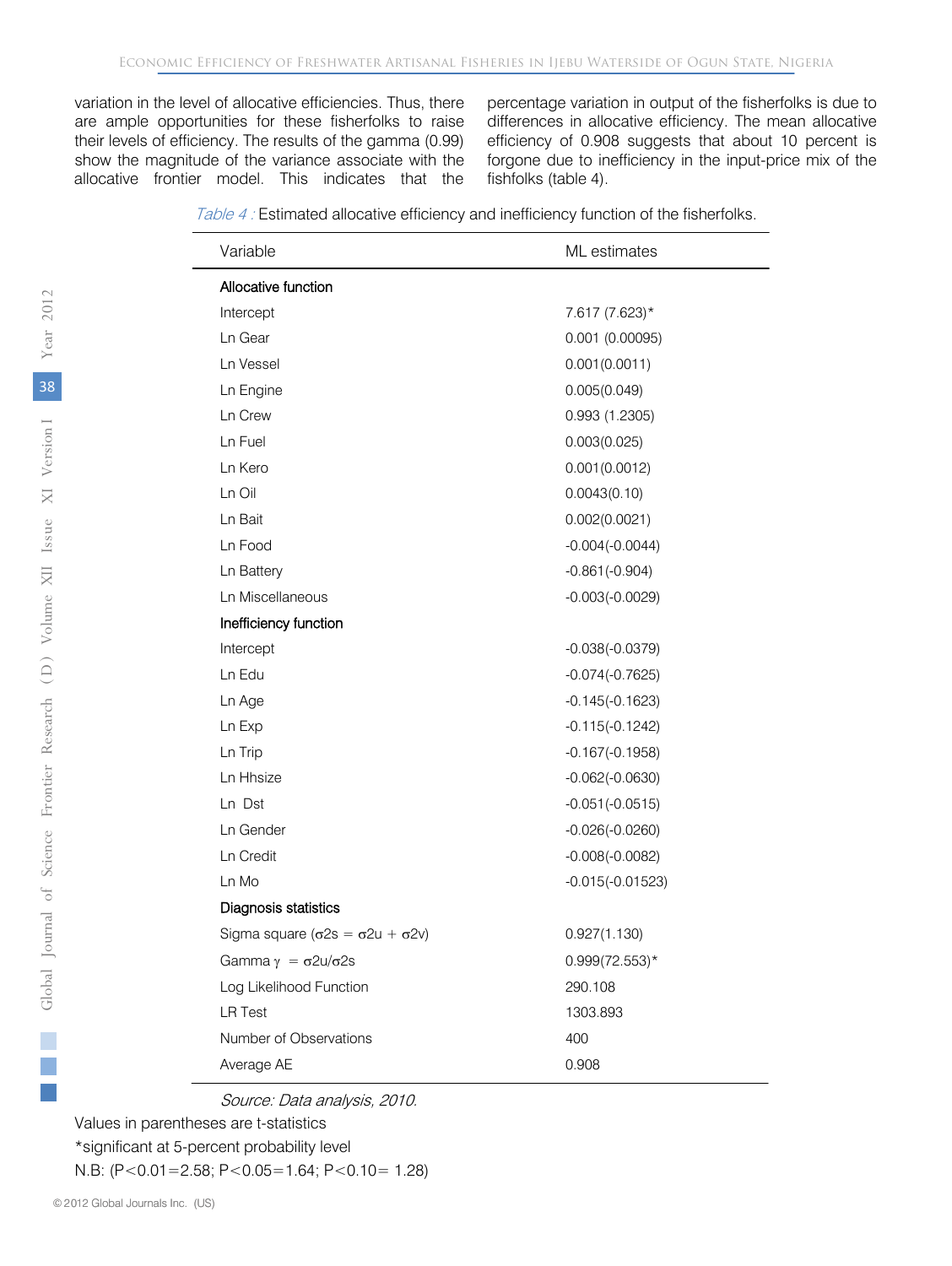#### d) MLE estimates of the firm specific variables influencing economic efficiency indices

The results of table 5 show the economic efficiency indices of the sample fisherfolks on the firm specific variables. It should be noted that the economic efficiency was derived from the product of the technical and allocative efficiencies of the production variables and then regressed against the firm specific variables. Most of the firm specific variables considered in the model have negative coefficients implying that they contributed to the explanation of economic efficiency of the fisherfolks in the study area. The positive coefficient for experience and number of trips are somewhat unexpected, though the year of experience is significant. This result is in line with the finding of Squires et al. (2002) who found out that fishing experience of captains often provides better knowledge about the location of fish, weather pattern, currents and tides, bottom conditions and how best to catch fish contributed to the economic efficiency. However, negative sign of other variables indicate positive impact on economic efficiency (inefficiency) of the fishefolks in the study area. Similarly, the results showing the negative coefficient of the formal education also conforms to Squires et al. (2002) who opined that formal education of the captains (crew member) can improve the literacy and cognitive skills which may reduce economic inefficiency by increasing the ability of captain to adopt technical innovation. The results further revealed that age of the fisherfolks, experience household size , distance from the ports to the fishing ground and method of technology adopted were significant at both 5 percent and 10 percent level.

The sigma square is -0.317 and significant at 5 percent probability level. The Average economic efficiency estimate is 0.82 showing high level of economic efficiency in the study area.

Table 5 : MLE estimates of the firm specific variables influencing economic efficiency indices.

| Variable                                              | ML estimates        |  |  |
|-------------------------------------------------------|---------------------|--|--|
| Inefficiency function model                           |                     |  |  |
| Intercept                                             | $-0.193(12.16)$ *   |  |  |
| Ln Edu                                                | $-0.193(-0.460)$    |  |  |
| Ln Age                                                | $-0.159(1.758)^*$   |  |  |
| Ln Exp                                                | $0.00829(2.53)*$    |  |  |
| Ln Trip                                               | 0.048(0.907)        |  |  |
| Ln Hhsize                                             | $-0.132(-2.12)^*$   |  |  |
| Ln Dst                                                | $-0.0777(-1.43)$ ** |  |  |
| Ln Gender                                             | $-0.064(-0.46)$     |  |  |
| Ln Credit                                             | $-0.020(-0.714)$    |  |  |
| Ln Mo                                                 | $-0.0248(-6.15)^*$  |  |  |
| Diagnosis statistics                                  |                     |  |  |
| Sigma square $(\sigma^2 s = \sigma^2 u + \sigma^2 v)$ | $-0.317(8.46)$ *    |  |  |
| Gamma $\gamma = \sigma^2 u / \sigma^2 s$              | $0.97(139.2)^*$     |  |  |
| Log Likelihood Function                               | 260.56              |  |  |
| <b>LR Test</b>                                        | 120.39              |  |  |
| Number of Observations                                | 400                 |  |  |
| Average Economic Efficiency                           | 0.82                |  |  |
|                                                       |                     |  |  |

Source: Data analysis, 2010.

Values in parentheses are t-statistics \*significant at 5-percent probability level \*\*significant at 10-percent probability level N.B: (P<0.01=2.58; P<0.05=1.64; P<0.10= 1.28)

e) Frequency distribution of the efficiency indexes/estimates of the sampled fisherfolks in the study area

The frequency distribution of the estimated efficiency levels of the fisherfolks is presented in table 6. The economic efficiency was derived from the product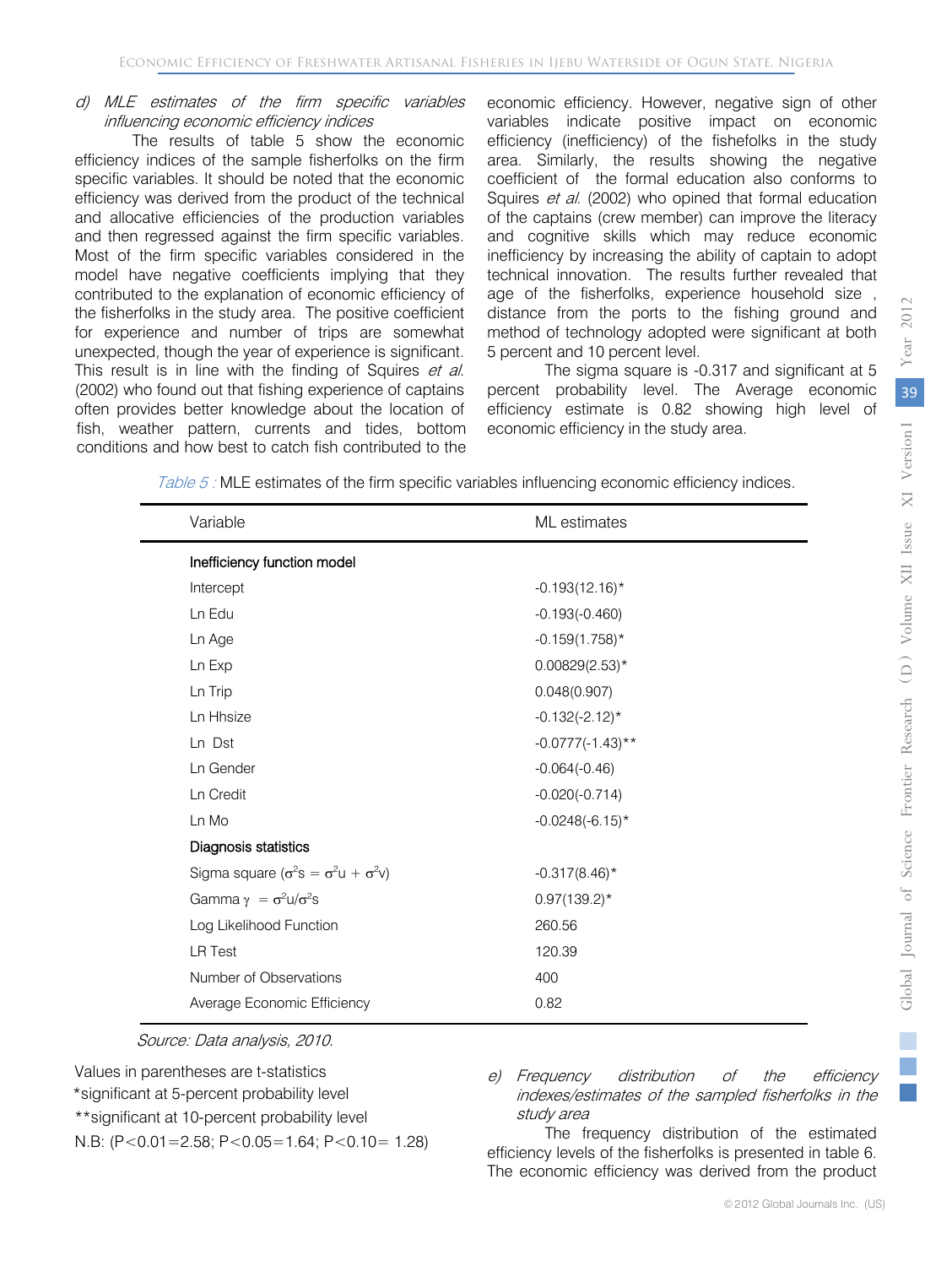of technical and allocative efficiencies. The economic efficiency index ranges between 0.41 (minimum efficiency) and 0.94 (maximum efficiency). About 31 percent of the respondents have economic efficiency index ranging between 0.81 – 0.90, followed by economic efficiency index of 0.51 – 0.61 with 27.8 percent. About 22.0 percent have efficiency index ranges of between  $0.10 - 0.50$  and the least being efficiency index range of 0.91 – 0.99 with 2.0 percent of the respondents.

However, the predicted mean economic efficiency index is 0.70 with standard deviation of 0.146. This indicates that on the average, fisherfolk produced about 70 percent of the potential frontier output level, given the present state of technology and input prices. Thus, 30 percent of the economic efficiency potentials have not been realized. Therefore, the possibility of increasing fish output by an average of 30 percent can be achieved in the short run by adopting the practices of the best fishers.

Table 6: Frequency distribution of efficiency indexes/estimates of the sampled fisherfolks in the study area.

| <b>Efficiency levels</b>    | No. of farmers | percentage | Mean | Min. | Max. | Standard deviation |
|-----------------------------|----------------|------------|------|------|------|--------------------|
| <b>Technical Efficiency</b> |                |            |      |      |      |                    |
| $0.40 - 0.50$               | 6              | 1.5        |      |      |      |                    |
| $0.51 - 0.60$               | 118            | 29.5       |      |      |      |                    |
| $0.61 - 0.70$               | 41             | 10.2       |      |      |      |                    |
| $0.71 - 0.80$               | 27             | 6.8        | 0.77 | 0.45 | 0.99 | 0.166              |
| $0.81 - 0.90$               | 95             | 23.2       |      |      |      |                    |
| $0.91 - 0.99$               | 113            | 28.2       |      |      |      |                    |
| Allocative efficiency       |                |            |      |      |      |                    |
| $0.81 - 0.90$               | 189            | 47.2       | 0.91 | 0.85 | 0.99 | 0.031              |
| $0.91 - 0.99$               | 211            | 52.8       |      |      |      |                    |
| Economic efficiency         |                |            |      |      |      |                    |
| $0.40 - 0.50$               | 50             | 12.5       |      |      |      |                    |
| $0.51 - 0.60$               | 11.1           | 27.8       |      |      |      |                    |
| $0.61 - 0.70$               | 19             | 4.8        | 0.70 | 0.41 | 0.94 | 0.146              |
| $0.71 - 0.80$               | 88             | 22.0       |      |      |      |                    |
| $0.81 - 0.90$               | 124            | 31.0       |      |      |      |                    |
| $0.91 - 0.99$               | 8              | 2.0        |      |      |      |                    |

Source: Data analysis, 2010.

#### Test of hypothesis of the parameters of stochastic production frontier and technical inefficiency sources (factors).

The hypothesis which specifies that there is no inefficiency effect among the artisanal fisherfolks across the fishing technology in the study area is presented in table 7. The result shows that the LR statistics (log ratio statistics) of one sided error of both MPT and MT are greater than the critical value of the Kodde and Palm (1986). Hence, the decision was to reject the null hypothesis (Ho) and accepted the alternative hypothesis (H1) that there is observed inefficiency among the fisherfolks among the fishing technologies.

The Cobb Douglas production function estimation also showed that variables considered in MPT and MT contributed to the fish catch level. This

decision was however, based on χ2-Square critical value. It should be born in mind that the test statistics (LR) has an approximately mixed Chi-Square distribution with the degree of freedom equal to the number of parameters specified to be zero in the null hypothesis. Thus, when the estimated LR is lower than the corresponding tabulated Chi-Square, the null hypothesis is accepted, vice-versa (Ogundari and Ojo, (2009). However, the acceptance of the alternative hypothesis revealed the significance of those variables as determinants of the efficiency level in artisanal fishery level of efficiency in the study area.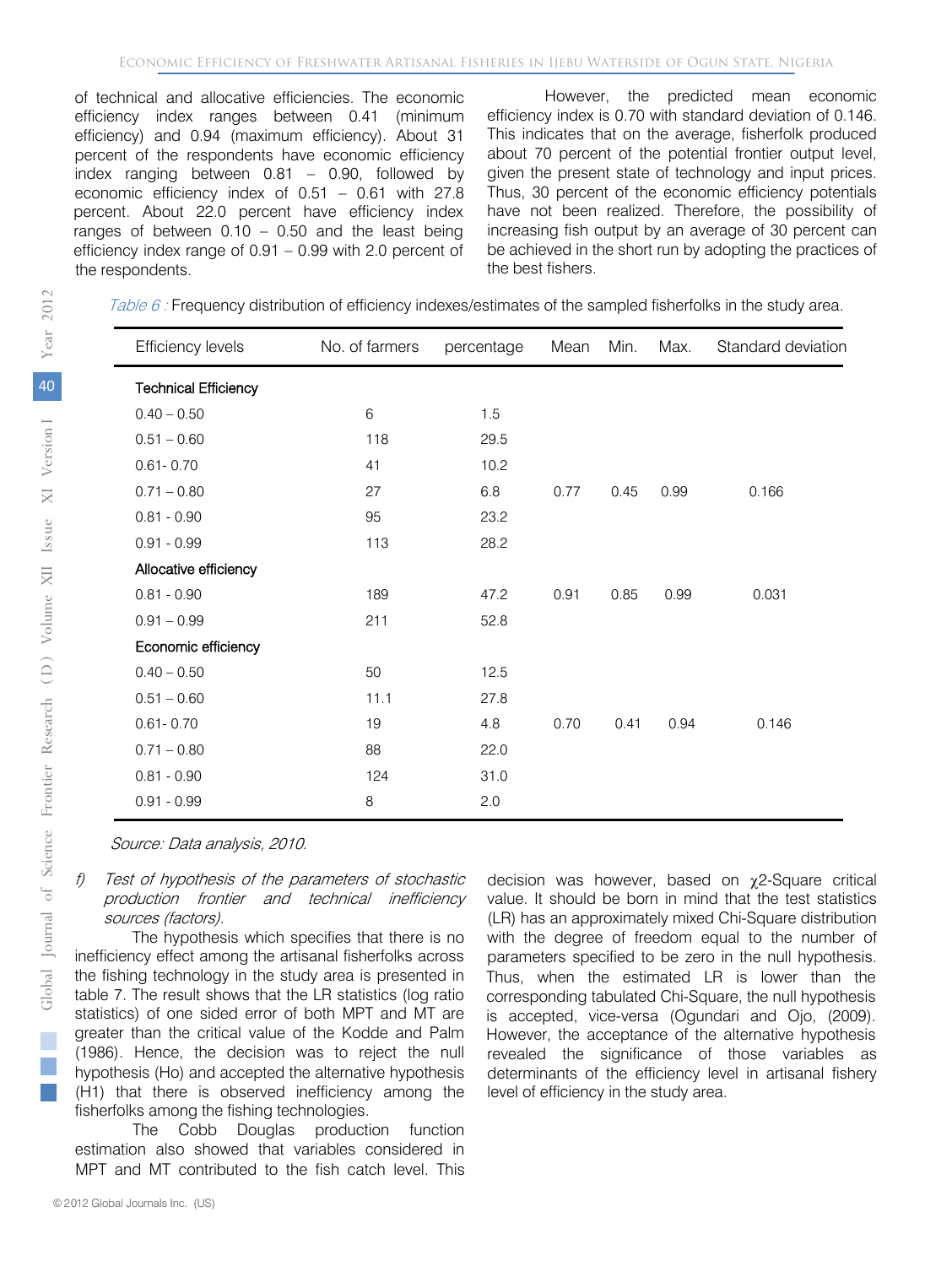| Null hypotheses                                                                                                               |            | Fishing technology |                |           |  |  |
|-------------------------------------------------------------------------------------------------------------------------------|------------|--------------------|----------------|-----------|--|--|
|                                                                                                                               | <b>MPT</b> | MF                 | critical value | Decision  |  |  |
| Production function is<br>Cobb-Douglas (i.e Ho: $\beta$ o = $\beta$ 1 $\beta$ 11<br>and $\delta$ o= $\delta$ 1 = $\delta$ 8=0 | 36.85      | 27.02              | 18.3           | Reject Ho |  |  |
| LR statistics (test of one sided error)<br>( <i>i.e</i> Ho: No inefficiency effect)                                           | 199.12     | 532.74             | $16.27*$       | Reject Ho |  |  |

Table 7: Generalized likelihood ratio test of hypotheses of parameters of the catch frontier and technical inefficiency sources.

#### Source: Data analysis, 2010.

Note: \*This value is obtained from Table 1 of Kodde and palm (1986, p.1246).

#### g) Summary of findings

The results of the gross margin analysis of an average fisher revealed that an average fisher accrued N7,471, 857.15 per annum. The total variable cost was N 3,758,517 while the total fixed cost was N 24, 392.16 per annum. The cash flow accrued a net returns of N7, 447,464.99 per annum with an average of N620,622.08 per month. This results is however not surprising because the coastal inhabitants are in the remote area of the state which does not allow any enforcement of government regulation with respect to fishing activies. The results of the maximum likelihood estimates of the parameters in the Cobb-Douglas production function for the catch efficiency of the sampled fisherfolks revealed that number of fishing gears, outboard engine, litres of kerosene used, quantity of bait and battery were found to be significant variables in the fish output determining technical efficiency.

The inefficiency function revealed that age of the fisherfolks, household size, gender and mode of operations were found to be significant factors determining the level of technical efficiency of fishers with the mean TE of 0.77. The results of the maximum likelihood estimates of the Cobb-Douglas production function for the allocative efficiency of an average fisher revealed that only the wage paid to crew members was found to be significant at 5 percent level. This therefore answers the questions of factors influencing allocative efficiency of the artisanal fisherfolks in the study area. The inefficiency function of the model showed that all the variables were negative. The mean allocative efficiency was found to be 0.91. The results of the factors determining economic efficiency of the artisanal fisherfolks revealed that most of the variables considered in the model have negative coefficients and significant at both 5 percent and 10 percent levels. For instance, age, experience, household size, distance to the fishing ground and the mode of technology adopted were all found to be significant.Thus, implying that they

positively influence the level of economic efficiency of the fisherfolks in the study area. The results of the frequency distribution of economic efficiency estimates of the sampled fisherfolks showed the mean economic efficiency to be 0.70.

The results of the hypothesis of the parameters of the stochastic production frontier and inefficiency function showed the null hypothesis (Ho) being rejected and alternative hypothesis accepted. The implication of this is that, there was an observed inefficiency among the fishers in the study area.

#### h) Conclusion

The cash flow accrued a net returns of N7, 447,464.99 per annum with an average of N620, 622.08 per month. Moreso, The results of the study concluded that age, experience, household size, distance to the fishing ground and the mode of technology adopted were all found to be significant variables influencing the level of economic efficiency of the fisherfolks in the study area. Similarly, the mean economic efficiency of the fisherfolks was 0.70 which indicates that fishers could still raise the efficiency level to the peak of frontier line by about 30 percent through optimum use of inputs.

## References Références Referencias

- 1. Abay, C., B. Miran, and C. Gunden, (2004). An Analysis of input Use Efficiency in Tobacco Production with Respect to Sustainability: The Case Study of Turkey. Journal of Sustainable Agriculture, 24 (3), 123-143.
- 2. Abdula. A and R. Eberlin (2001). Technical Efficiency during Economic Reform in Nicaragua: Evidence from Farm Household Survey Data". Economic Systems, 21:113-125.
- 3. Abdulai, A and W. Huffman (2000). Structural Adjustment and Economic Efficiency of Rice Farmers in Northern Ghana, Economic Development and Cultural Change, 48:503-520

 *2012*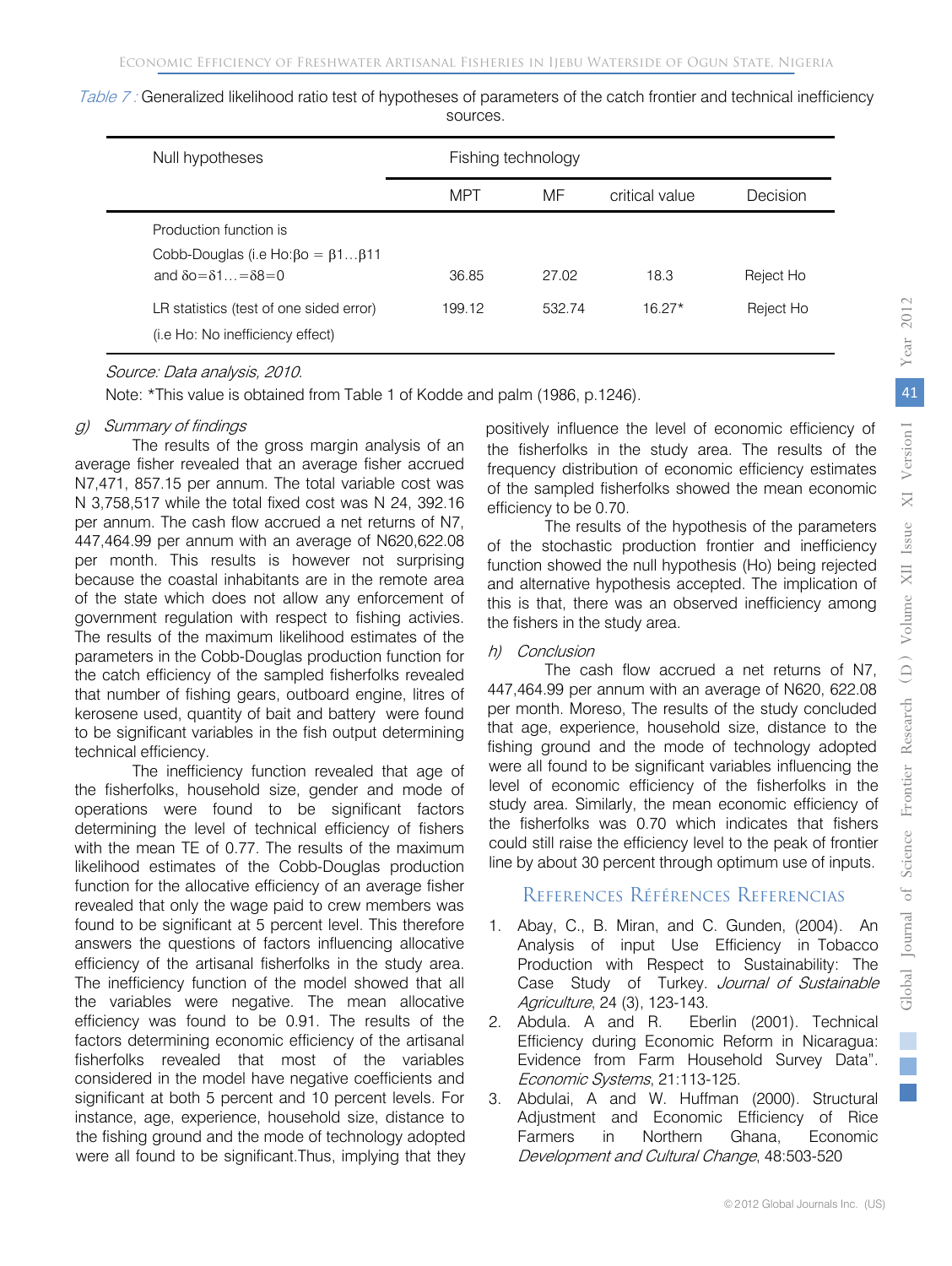- 4. Adeogun, O. (2010) Economic Efficiency of Fish Farming Techniques in Lagos State, Nigeria. An Unpublished Ph.D. Thesis, Department of Agricultural Economics, Obafemi Awolowo University, Ile-Ife, Osun State, Nigeria. Pp25-40.
- 5. Agbamu J. and E. Fabusoro (2001). Economic Analysis of Rice Farming in Ogun State of Nigeria and the Implication for Agricultural Extension Service. Journal of Agricultural Extension, 5: 54–66.
- 6. Ajao, A.O., S.B. Williams and J.O. Ajetomobi (2004). Technical Efficiency of Small Holder Fish Farmer for Sustainable Production in Lagos and Ogun States of Nigeria; A Non - parametric Analysis. Journal of Rural Development, U.K 37 :( 1): 57 – 68
- 7. Ajao A. O, Amao, J.O and S.B. Williams (2005). Determinations of Technical Inefficiency of Fish Farmer in Oyo State. Nigeria Journal of Sustainable Development Universit of Agriculture, (UNAAB) Abeokuta, Nigeria, 2 (2): 33 – 39
- 8. Ajao, A.O. (2006). Economics of Fish Farming in Oyo State, Nigeria. An Unpublished PhD Thesis, Department of Agricultural Economics, Obafemi Awolowo University, Ile-Ife, Osun State, Nigeria. Pp 2-5.
- 9. Ajenifuya, Y.F. (1998)."Post-Independence Historical Perspectives in Fisheries Development in Nigeria" Federal Department of Fisheries, Abuja, pp. 72.
- 10. Ajibefun, I.A and A.G. Daramola (1999). Measurement and Sources of Technical Inefficiency in Poultry Egg Production in Ondo State, Nigeria. Journal of Rural Economics and Development, 3(2):85-94
- 11. Ajibefun I. E., G.E. Battese and A.G. Daramola (2002).Determinants of Technical Efficiency in Small-holder Food Crop Farming: Application of Stochastic Frontier Production Function. Quarterly Journal of International Agriculture, 41 (3): 225–240.
- 12. Ajibefun, I.A and A.G. Daramola (2003). Efficiency of Microenterprises in the Nigerian Economy. African Economic Research Consortium. Research Paper 134. PP6-38.
- 13. Ajibefun, IA and E.A Aderinola. (2004). Determinants of Technical Efficiency and Policy implication of Traditional Agricultural Production: Empirical Study of Nigerian Food Crops Farmers. Final Report Presentation at Biannual Research Workshop on African Economic Research Consortium, Nairobi, Kenya. Pp. 2-20.
- 14. Alfred-Ockiya, J.F. (1986). Artisanal Canoe Fishing Industries of the River State: Its Economic Viability and Investment Potentials In Proceedings of the 5th Fisheries Society of Nigeria (FISON) Held in Ilorin, Nigeria. 1986, .Pg. 92
- 15. Anene,A, C. I .Ezeh. and C.O. Oputa (2010). Resources Use and Efficiency of Artisanal Fishing in

Oguta, Imo State, Nigeria. Journal of Development and Agricultural Economics, 2(3), pp094-099.

- 16. Bromley, D.W. (1969). Economic Efficiency in Common Property Resource Use: A case study of the Ocean Fishery. Bureau of Commercial Fisheries, Economic Research Division, Washington, D.C Working Paper 28.
- 17. Christopher, L, B. W. Delgado, W.R., Mark, M. Siet and .A. Mahfuzuddin (2003). Fish to 2020: Supply and Demand in Changing Global Markets.pp10-20. International Food Policy Research Institute and Worldfish Center. Library of congress Cataloging-Publication Data.1-30.
- 18. Coelli, J. T (1994). A Guide to Frontier 4.1: A Computer Programme for Stochastic Production and Cost Function Estimation. Dept. of Econometrics, University of New England, Armidale, Australia.
- 19. Coelli,T.,.S. Rahman and C.Thirtle (2002). Technical, Allocative, Cost and Scale Efficiencies in Bangladesh Rice Cultivation: A Non-Parametric Approach. Journal of Agricultural Economics, 53 (3) 607-627.
- 20. Crutchfiled, .J.A. and A. Zellner (1962). Economic Aspects of the Pacific Halibut Fishery, Fishery Industry Research 1:1173.
- 21. Dhungana, .B. R, P.L. Nuthall and G.V. Nartea (2004). Measuring the Economic Inefficiency of Nepalese Rice Farms Using Data Envelopment Analysis. The Australian Journal of Agricultural and Resource Economics, 48 (2), 347-369.
- 22. FAO. (2005). Review of the state of world fishery resources in 2003: marine fisheries, by S.M. Garcia, I. De Leiva Moreno & R.J.R. Grainger. FAO Fisheries Technical Paper No. 457. Rome.
- 23. Färe, R., Grosskopf, .S., Lovell, C.A.K., (1994). Production Frontiers, Cambridge, Cambridge University Press.
- 24. Farrell, .M.J. (1957). "The Measurement of Productive Efficiency".Journal of the Royal Statistical Society, Series A.120.Part. (3):253-281
- 25. Frederick, C.J. and S. Nair (1985). "Production Technology of Small Scale Fisheries in Peninsular Malaysia in Small-Scale Fisheries in Asia": Socioeconomic Analysis and Policy, ed. Panayatou, IDRC-229e, Ontario, Canada, 1985.
- 26. Kareem, R. O, A.O. Dipeolu, A.B. Aromolaran and S.B .Williams (2008). "Economic Efficiency in Fish Farming: Hope for Agro-Allied Industries in Nigeria. Chinese Journal of Oceanology and Limnology, 26(1):104-115.
- 27. Kareem, R.O, A.B Aromolaran and A.O Dipeolu (2009). Economic Efficiency of Fish Farming in Ogun State. Aquaculture Economics and Management, 13:39-52.
- 28. Kirkley, J. D., D. Squires and .I. Strand (1995).